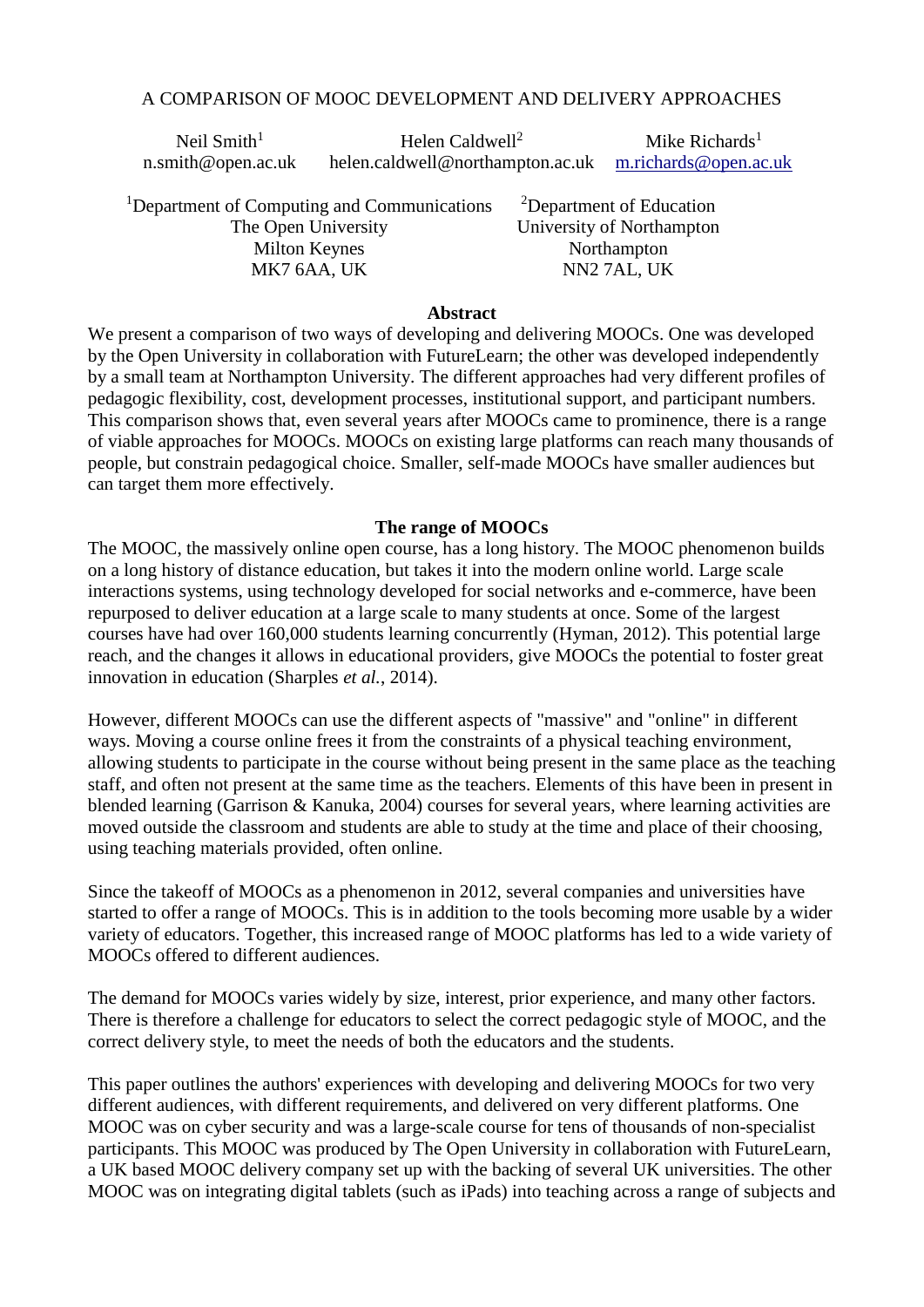contexts. This was a much smaller course for a few hundred participants and was produced entirely in-house by the University of Northampton.

## **Comparison of MOOCs**

As we said above, MOOCs can vary in a number of ways. In this section, we outline some of these variations and indicate some criteria that should be used when selecting the most suitable approach when developing a new MOOC.

# **Audience**

MOOCs vary in both their intended and actual audience. The audience can vary in both size and expertise. For instance, the cyber security MOOC was intended for a large and non-specialist audience, giving them some understanding of risks to individuals and some simple techniques to mitigate them. In contrast, the Teaching with Tablets MOOC was intended for in-service educators (in a school, higher education, or further education context).

These different audiences allow MOOC creators to make different assumptions about the interest, commitment, and level of expertise of the participants, and this affects how the MOOC is designed. MOOCs designed for learners with particular skills or in a particular context will necessarily have a smaller potential audience than one for a less particular audience. In addition, the more selective audience could have more commitment to the MOOC; if the learning delivered by the MOOC aligns with their professional or personal interests, they may be more willing to engage in more demanding learning activities over a longer time.

In contrast, MOOCs for a general audience should be carefully designed to reduce barriers to participation for their participants. The "open" nature of the MOOC means that large numbers of people can sign up to MOOCs almost on a whim, but then not engage with the MOOC once it starts or drop out before they have completed all the activities. Drop-out rates of over 90% are common (Khalil & Ebner, 2014), particularly on MOOCs for the general public. But even if a MOOC is designed for a large, general audience, it is another matter to enrol that audience on the MOOC. This is a feature where the choice of MOOC delivery platform can have a significant effect.

#### **Pedagogy**

The first MOOCs (Stacey, 2014), now termed cMOOCs, used a social constructivist pedagogy where participants developed a shared understanding of the topic simultaneously with forming a community of practice around the subject, but these MOOCs are sometimes considered too openended and wooly (Nkuyubwatsi, 2013). Other MOOCs, termed xMOOCs, have adopted a much more didactic approach where students read or watch pre-prepared material and complete automatically-marked exercises. Predictably, xMOOCs have sometimes been criticised for being too directive.

There is a range of pedagogic approaches between these two extremes and there is potential to adopt a nuanced design that navigates these poles in a way that is appropriate for the audience and subject (Conole, 2013). Again, the pedagogic approach taken in a MOOC will have a significant on the design of the course.

#### **Platform and services**

Choice of platform is not just a technical decision, as different platforms have different processes embedded within them and can provide different levels of support for MOOC creators. A variety of platforms have grown up for delivering education online. Many MOOCs, especially those delivered by larger providers such as Udacity and EdX, use bespoke MOOC web platforms to host all the content and student interaction, as well as provide the back-end services for student registration, content creation by course authors, and so on.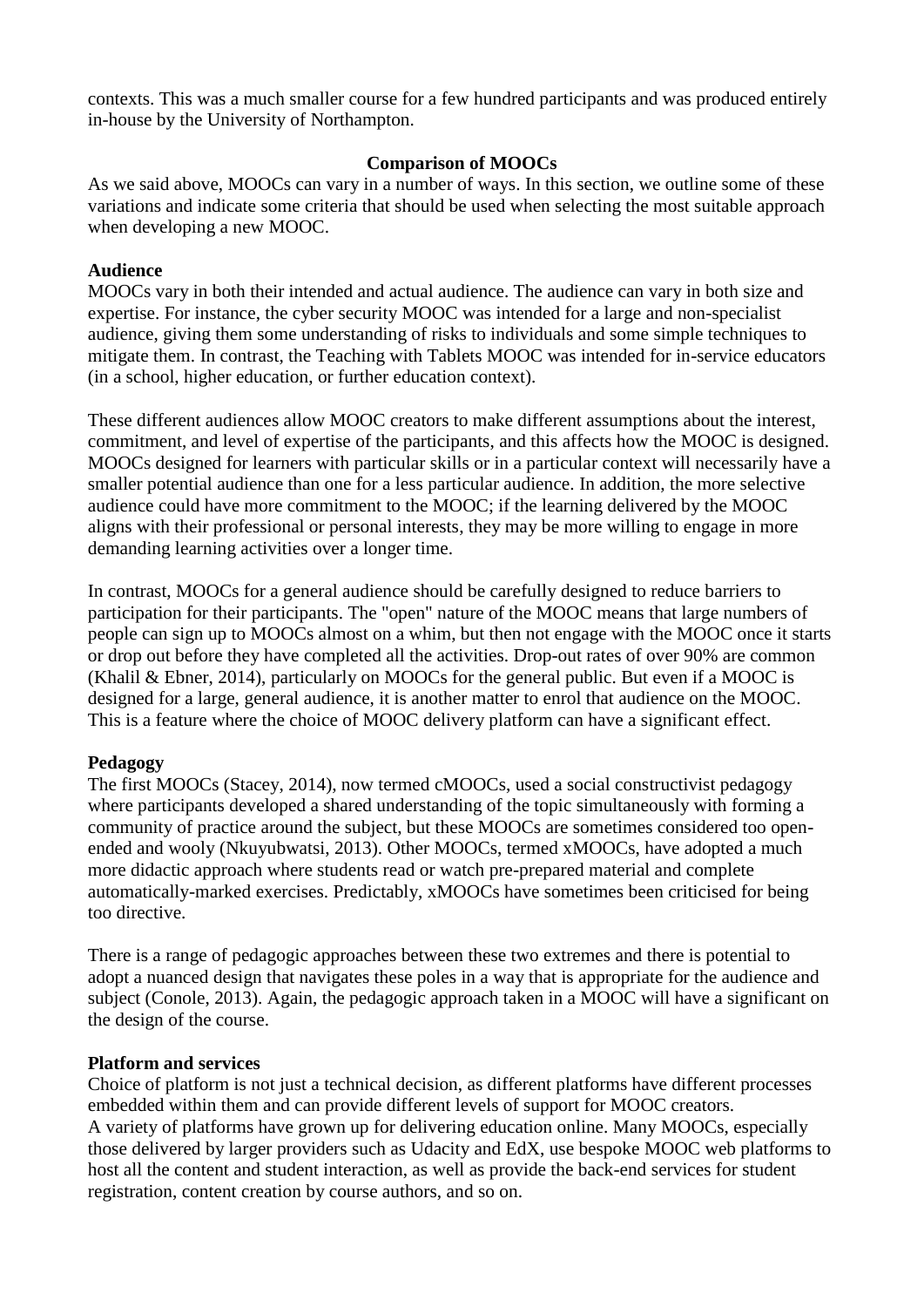Some MOOCs use existing VLE platforms to deliver pre-prepared content, host student-generated content, and provide a forum for discussion. Some MOOCs, such as the Teaching with Tablets MOOC described below, assemble a particular student engagement platform from a range of VLE and social networking platforms used in concert.

Generally, bespoke MOOC platforms are designed for large audiences of general public as learners. They will often have a single, prescribed pedagogic approach, generally a didactic approach with readings, video clips, and automatically marked formative assessment tasks. There will generally be some facility for student interaction through a forum or question-answer tracking system, but these are often limited in flexibility. Because they are designed for the delivery of a MOOC to a large general audience, the delivery platform is designed to make involvement in the course as smooth as possible for the participant.

MOOC platforms provided by large MOOC organisations have other advantages in the support they can provide educators in creating and delivering MOOCs. As our experience with the cyber security MOOC shows, MOOC providers like FutureLearn have a robust process for creating and refining MOOCs, including technical and editorial support for the creation of learning content. They also tend to have an established base of learners and good publicity mechanisms. This allows the providers to gather large audiences of learners to MOOCs, allowing courses to fulfil the promise of "massive" in their titles.

However, the use of these platforms comes with a cost of reducing the pedagogic flexiblity allowed to the MOOC authors. Large MOOC platforms are designed to cater to the lowest common denominator with a didactic approach. Other pedagogic approaches are not supported and may indeed be impossible within the constraints of the MOOC platform. If the pedagogic requirements of the MOOC require an approach different from what the MOOC platform provides, going elsewhere may be mandatory.

# **Cyber security: a FutureLearn based MOOC**

The Open University (OU) is the UK's largest university. It offers a range of qualifications from introductory certificates to bachelor's and postgraduate degrees. The OU was founded in 1969 by royal charter with a mission to increase access to higher education. The OU invests heavily in a socalled 'journey from informal to formal learning' by developing learning resources that can be used by casual learners, including television and radio programming as well as educational material on the OpenLearn platform, iTunes U and YouTube. These materials are designed to encourage users to begin using small resource before moving on to free self-study courses and MOOCs and eventually to begin formal study towards a university degree.

FutureLearm was founded in 2012 as the first UK-led MOOC platform. It is wholly owned by the Open University, but operates as a separate company with its own staff and resources. FutureLearn currently has 40 partners from the UK, Europe, Africa, Asia and the Middle East. Partners include universities and other learning institutions as well as archival bodies such as museums and national libraries.

#### **Motivation and context**

Governments and businesses are gradually becoming aware of the vulnerability of computer networks. Individual awareness of cyber security lags behind that of organisations with many people simply uninformed of the risks from using a computer. Personal threats include vulnerabilities to bullying and extortion by the release of personal information, as well as the destruction of data by means of malicious software or the improper usage of computers. Individuals of all ages and backgrounds are increasingly vulnerable and it is necessary to help them acquire the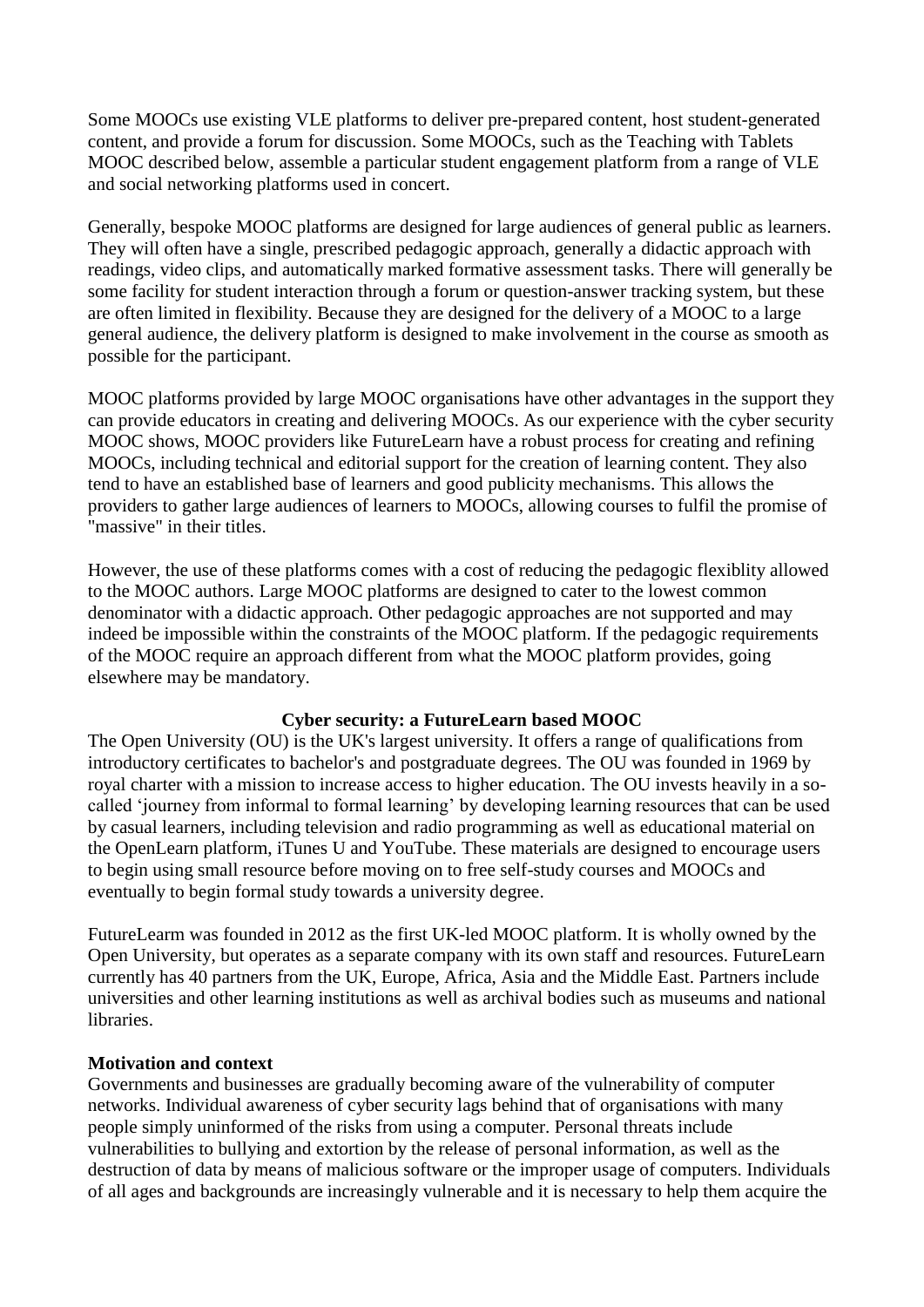skills to protect themselves from malicious attack as well as accidental damage.

An Introduction to Cyber security is a free MOOC lasting eight weeks that provides information about cyber security to a non-specialist audience. Learners study key aspects of cyber security and take practical steps to improve their own security. Learners perform security audits to discover the strengths and weaknesses of their own computer systems, develop backup strategies, install security software and explore the workings of the Internet as well as discussing topical issues with fellow learners and educators.

The cyber security MOOC was funded as a collaboration between the OU's Faculty of Mathematics, Computing and Technology and the United Kingdom government's National Cyber Security Programme managed by the Department of Business, Innovation and Skills (BIS). It forms a significant part of an overall UK government information strategy on cyber security, such as the cyber streetwise campaign (Furnell & Moore, 2014). The material was written, reviewed and edited by OU staff and reviewed by UK government officials from BIS, the Ministry of Defence, the Cabinet Office and the GCHQ intelligence agency.

## **Pedagogy and structure**

The course runs four times a year, with every presentation taking eight weeks. Students must create a FutureLearn account to register on the course and access the course materials. Students can join the course up to four weeks after it starts and continue to study after the scheduled course end date (though they will increasingly lack opportunities to discuss the course material with other learners). The course consists of eight themed weeks of study, with each week intended to take three hours of study by a typical non-expert learner (Figure 1). However, learners are able to adjust their study patterns according to their circumstances, and many take advantage of that flexibility.



*Figure 1*. Cyber security course calendar.

The pedagogy of the course is largely dictated by the FutureLearn platform. It is principally a didactic course where students study course-team-prepared material, generally static text and images, supplemented with short animations and video sequences. The material is chunked into small parts within each week; this both increases the flexibility of possible study patterns and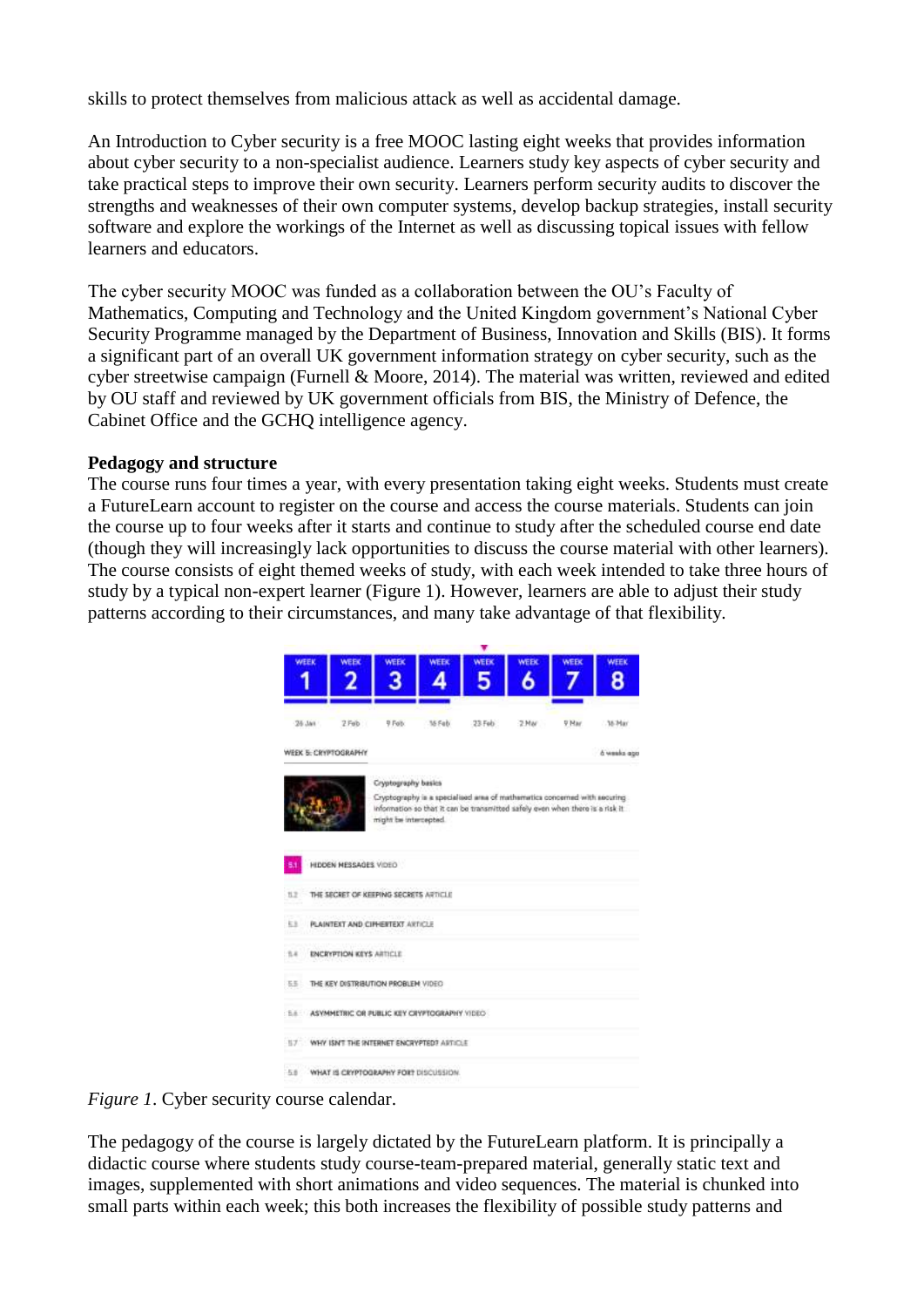allows the materials to be easily studied on a variety of devices (PCs, tablets, and phones). The static material is supplemented with exercises and invitations to discuss the course content in the FutureLearn discussion forums. All material is delivered through the one FutureLearn site.

Learners are expected to complete regular activities giving them an opportunity to consolidate their learning and apply their knowledge. The activities give learners an opportunity to practice their new skills in a safe, controlled environment (Whitten & Tygar, 1999; Sheng *et al.*, 2006), gain experience of new technologies, and realise how useful they are in real use. Completing each of the activities greatly increases the learner's personal security, and collectively, across the cohort, significantly improves the security of the population. The activities include performing a personal cyber security audit, installing various security software packages (antivirus, firewall, and password managers), using public key cryptography.

As learners complete teach study task (reading or activity), they mark it complete on the FutureLearn site.

FutureLearn courses are structured to keep learners within the learning environment as much as possible. Links to materials outside the course are minimised and confined to a Links section on each page rather than being embedded within the text. This is a deliberate decision since linking to other sites not only risks learners being directed to a broken site and being unable to continue their studies, but also risks learners becoming lost in a maze of pages and unable to return to the course. Despite this general FutureLearn philosophy of restricting links, learners on the cyber security MOOC are encouraged to supplement the course materials and follow current cyber security developments by regularly reading relevant news and professional websites. The course team suggests a number of accessible sites including the BBC News, The Guardian, CNet and the Open University's own Safe Computing website.

The course was professionally edited by FutureLearn staff to ensure readability and accessibility for a diverse audience of non-specialist novice readers. Technical language was reduced to the minimum required and a comprehensive glossary of terms was provided for references.

#### **Assessment**

Each week's study has a simple, five-question multiple choice quiz, automatically marked as the student takes the test. Incorrectly-answered questions direct the learner back to the relevant part of the course materials. There is a separate end of course assessment, which is another automaticallymarked multiple choice quiz.

Learners are not required to pass, or even take, any of the assessment tasks. However, if they complete the majority of the learning steps and pass all the tests, learners have the option of buying a certificate of completion. FutureLearn certificates bear the name of the university offering the MOOC (The Open University in this case) but are not considered a university qualification and do not carry any credit towards any university qualification.

#### **Retrospective**

The course has now been delivered several times and continues to be presented on the FutureLearn platform. Student numbers for the first four presentations are shown in Table 1. In the first year of presentation, over 73,000 learners signed up to the MOOC, 36,000 completed at least one of the learning activities, and almost 12,000 completed the course. This retention rate of 21% is extremely high for this type of MOOC, where completion rates of 5%–10% are more common (Adamopoulos *et al.*, 2013). Unfortunately, we do not have more detailed information about partial completions or learner demographics, as that information is retained by FutureLearn for possible future monetisation.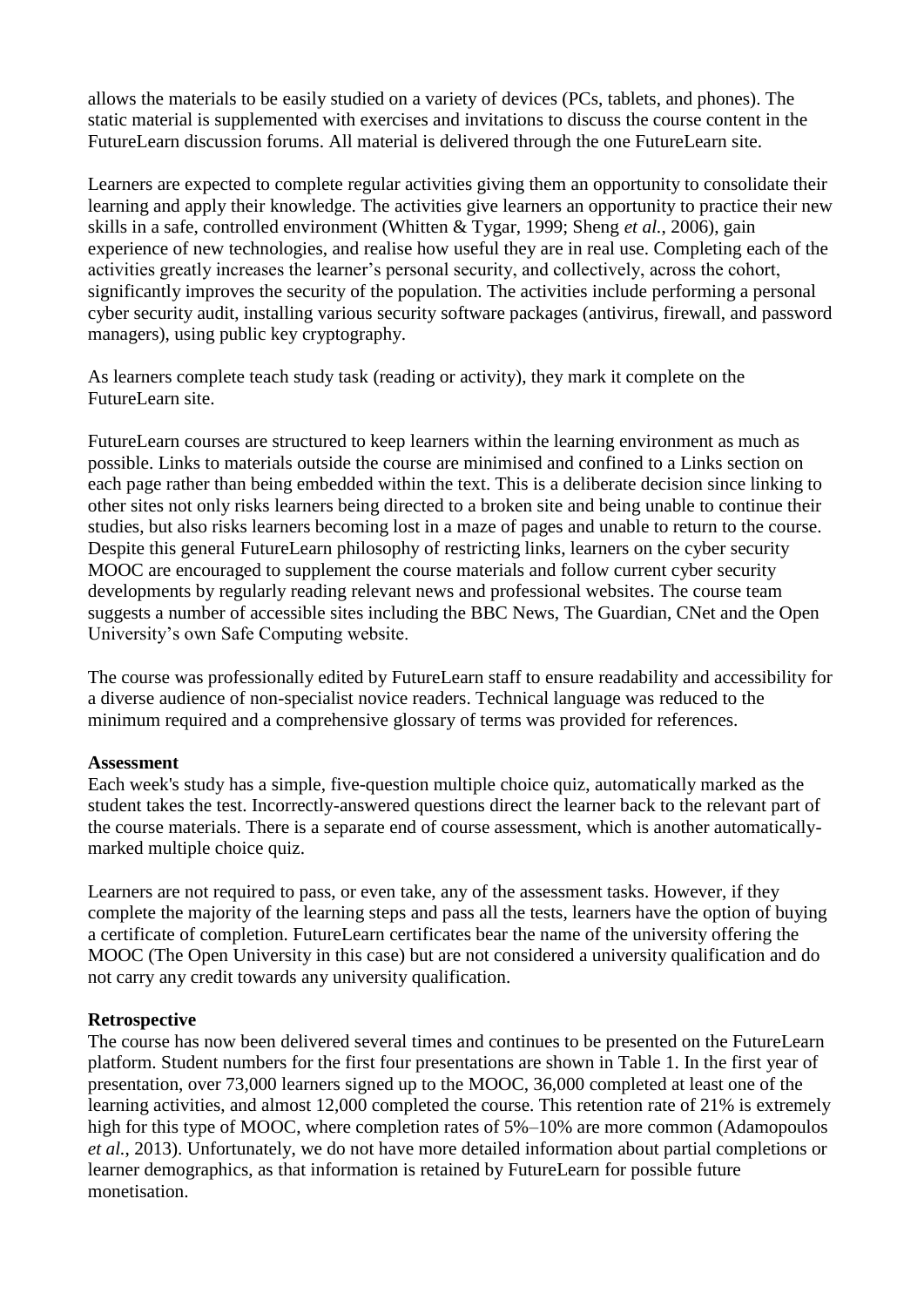|                               | Run 1  |      | Run 2  |      | Run 3  |      | Run 4  |      | Overall |      |
|-------------------------------|--------|------|--------|------|--------|------|--------|------|---------|------|
|                               | Number | $\%$ | Number | $\%$ | Number | $\%$ | Number | $\%$ | Number  | $\%$ |
| Joiners                       | 24330  |      | 21006  |      | 14798  |      | 13175  |      | 73309   |      |
| Learners                      | 15606  | 64%  | 12811  | 61%  | 8541   | 58%  | 7695   | 58%  | 54815   | 75%  |
| Active<br>Learners            | 13391  | 86%  | 10539  | 82%  | 6763   | 79%  | 5662   | 74%  | 36355   | 66%  |
| Returners                     | 8657   | 55%  | 6446   | 50%  | 3834   | 45%  | 3096   | 40%  | 22033   | 40%  |
| Social<br>Learners            | 5496   | 35%  | 4143   | 32%  | 2533   | 30%  | 1960   | 25%  | 14132   | 26%  |
| <b>Full Part-</b><br>icipants | 4280   | 27%  | 2873   | 22%  | 1766   | 21%  | 1311   | 17%  | 11743   | 21%  |

Table 1 *Cyber Security MOOC Learner Numbers*

The course materials have been adapted to several other contexts, including presentation in other counties.

By any measure, this MOOC has delivered on its requirements, giving a large number of presumably unskilled members of the public a taste of how to make themselves secure online, and perhaps even taking some simple but effective steps to improve their cyber security at home and work.

The pre-existing MOOC platform allowed the academic staff preparing the MOOC to concentrate on the course content, rather than being distracted by evaluating and selecting different components that could be combined to deliver the course. Similarly, the support of editors and artists meant that the learning material was in some cases of higher quality than the academic course team could produce themselves, while also saving the academic time.

However, there are a number of problematic aspects to the FutureLearn MOOC production. Most significant is the constraint on pedagogy imposed by the platform. FutureLearn MOOCs are designed to be easily accessible to wide populations; this constrains how sophisticated the learners can be assumed to be and limits the demands that can be imposed on them for learning. This means that MOOC learning is necessarily limited in depth and breadth (courses are encouraged to last no more than eight weeks with only a few hours of study per week). In addition, the platform only supports a limited number of activities from which to draw on. Most significant is the restricted functionality of the FutureLearn discussion forums. Different activities have separate and independent forums. Discussions are unthreaded, to ease navigation, but this makes it difficult to follow complex long discussions. In addition, there are limited features for searching and tagging discussions. These features combine to yield discussions that are good at recording quick responses and interactions but militate against more sophisticated and in depth discussions.

Another issue is the relationship between FutureLearn and its partners. While wholly owned by The Open University, FutureLearn is a separate commercial entity that has business relationships with many other universities and organisations. FutureLearn is also seeking ways to monetise its student base and learning analytics. This places pressure on FutureLearn to restrict access to the information it has on students and their behaviour, which in turn limits how much MOOC creators can learn about how their MOOCs are received.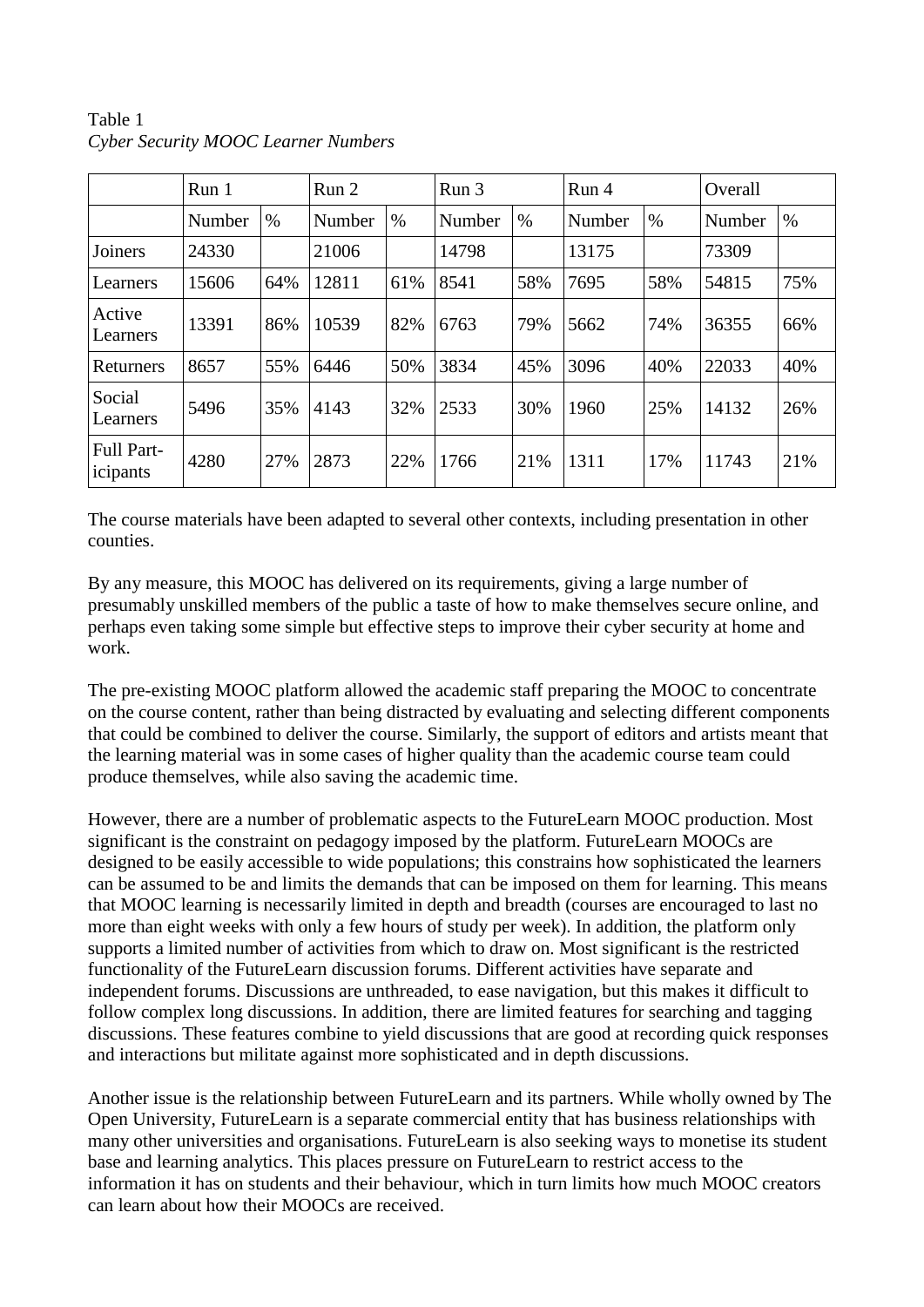# **Teaching with tablets: a Blackboard based MOOC**

Much of the content for this MOOC was drawn from the book Teaching with Tablets (Caldwell & Bird, 2014) and was intended to allow practising educators to translate current theory into classroom practice. The MOOC was an extension of that idea, with the intent to develop a community of practitioners sharing and learning from each other's practice.

### **Motivation and context**

This MOOC was initiated by the Education department in the University of Northampton. It had two main aims. One was to develop a vehicle for disseminating and sharing practice for using tablets (such as iPads) in a variety of educational settings, including schools and HEIs, and in a variety of disciplines. The other aim was to develop the Education department's experience with creating and delivering MOOCs, in particular how such MOOCs can create and sustain communities of practice in educational settings.

The use of mobile devices in education is increasing rapidly and is likely to continue to grow (Ally, 2009). However, new technology poses challenges to educators in that it requires new approaches to teaching and learning (Luckin, 2010). To ensure mobile devices enhance learning rather than distract from it, educators need timely guidance on these new approaches. Traditional CPD, based on face-to-face seminars and workshops, can reach only a limited number of educators, whereas a MOOC increases accessibility, giving participants more control over the space, place and pace of their learning.

Much of the course content was hosted on the University of Northampton's Blackboard server. The same system also handled student registration.

#### **Pedagogy and structure**

The MOOC used an innovative, hybridised design that combined features of both x- and cMOOCs in a 'structured connectivism' approach that sought to harness the acknowledged power of learning in social settings with the power of a structured design. Online synchronous interactions were combined with asynchronous interactions, and participants were be encouraged to collaborate and share examples of their developing practice in an online community space.

With this MOOC, the pedagogy drove the structure and the platform. Existing MOOC platforms, such as the one provided by FutureLearn, were a poor fit to the structured connecitivsm pedagogy of the Teaching with Tablets MOOC. The intent of the MOOC was to develop a community around the MOOC, where participants to bring much of their own experience to the community and share their experiences with their peers. We deliberately included a range of educational contexts as we thought they could be useful to all educators. Tablet-based activities and apps intended for young learners could serve as introductory activities for all ages, while more sophisticated activities aimed at older learners could be adapted, or serve as inspiration, for younger learners.

The MOOC was scheduled to last five weeks, with the course site opening two weeks before the formal course start to allow learners to introduce themselves to the community. We seeded these introductory weeks with simple activities to encourage participants to familiarise themselves with the various apps that would be used often throughout the course.

Each week's study consisted of a reading, two main activities, a number of extension activities, and a twitter chat. The readings and activities were hosted on the University of Northampton's Blackboard service and each week's content was only made available from that week onwards. None of the study was compulsory, though participants were encouraged to engage with the reading and at least one of the main activities.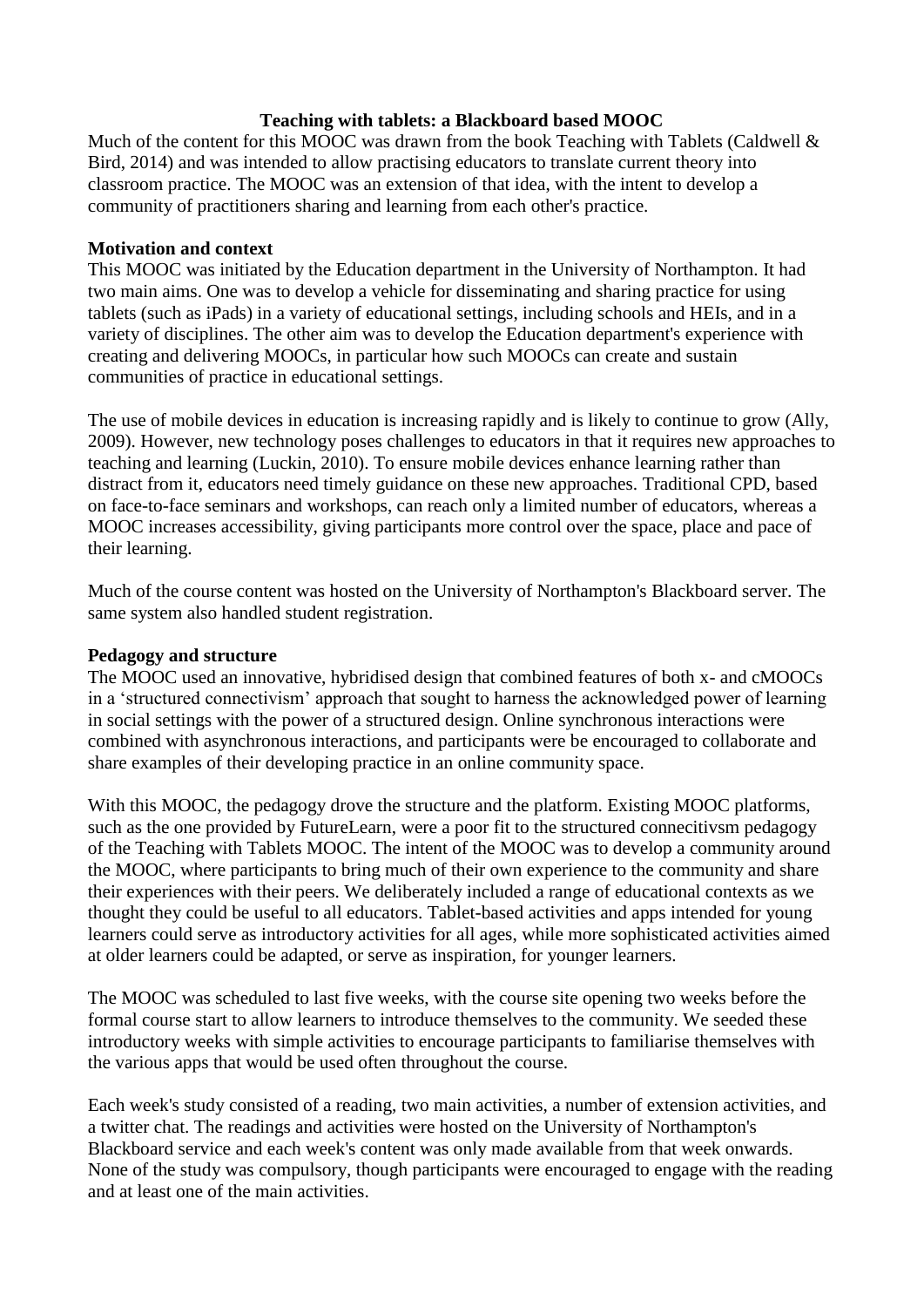Interaction between learners was important, and most activities in the MOOC required learners to create some artefact using one or more tablet apps and share it with other learners. We created a public community on Google+ for these activities, as it allows learners to create links to online artefacts and comment on their own and others'. Twitter chats were compiled with Storify and shared online. All these online activities encouraged learners to share their existing expertise and learn from other participants.

## **Assessment**

There was no formal assessment on the MOOC, though learners could buy a certificate of completion. Award of the certificate required that student could provide evidence of participation in the MOOC, either by showing participation in the Google+ Community or other evidence of using tablets in their own learning environment.

## **Retrospective**

The MOOC had 570 students registered, of which 294 accessed the course website and 171 accessed some learning material. The Google+ Community had 248 members. The engagement by week shows a reasonably typical drop-off in participation, though 29% of active learners engaged in the fifth week of content (Table 2). Figure 2 shows how many learners engaged in at least n weeks of the MOOC: of the 171 learners, 50 engaged in at least four weeks and 36 engaged in all five weeks of material. Generally, responses to the MOOC were postitive, with many participants saying they found the MOOC useful.

| <u>o o</u>                   |     | ິ                        |      |             |
|------------------------------|-----|--------------------------|------|-------------|
|                              |     | of registered of engaged |      | of learners |
| Registered                   | 570 |                          |      |             |
| Engagers                     | 294 | 52%                      | 100% |             |
| Learners                     | 171 | 30%                      | 58%  | 100%        |
| 1. Manipulating media        | 162 | 28%                      | 55%  | 95%         |
| 2. Visible learning          | 86  | 15%                      | 29%  | 50%         |
| 3. Technology<br>outdoors    | 68  | 12%                      | 23%  | 40%         |
| 4. Digital storytelling      | 57  | 10%                      | 19%  | 33%         |
| 5. Talk and<br>collaboration | 49  | 9%                       | 17%  | 29%         |

*Engagement by Week for Teaching With Tablets MOOC*

#### Table 2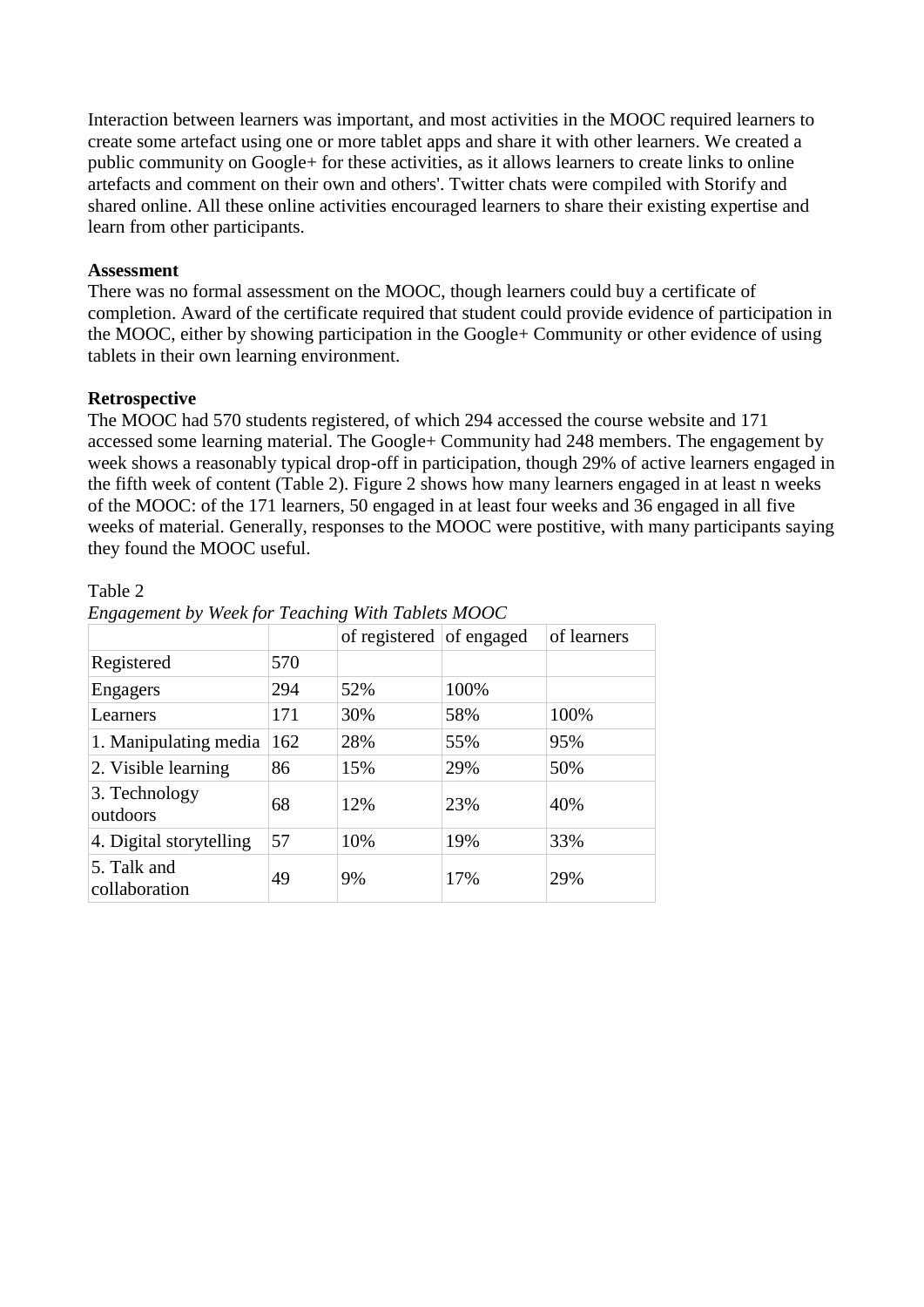Engagement in at least n weeks



*Figure 2.* Numbers engaging in at least n weeks of activity in Teaching with Tablets MOOC.

What is not clear from the numbers is the strength of community that developed from the MOOC. All participants drew examples from their own practice and significant peer learning took place.

#### **Conclusions**

The reviews of the two MOOCs should make the differences clear between the two approaches. The FutureLearn MOOC had the advantage of large reach and support for the academic staff producing the content. However, it had several drawbacks, including a limited choice of pedagogy and constraints on the learning analytics data that was returned to the authors.

In contrast, the Northampton MOOC was much more flexible in its approach, allowing the MOOC to be delivered using a range of tools and platforms to support the most appropriate pedagogy. The details of learners' journeys through the MOOC were more easily captured and analysed, and the staff had a closer relationship with the learners. However, the development of the MOOC required a broader range of skills than with FutureLearn, as the core academic team had to develop all the resources themselves. Finally, the FutureLearn MOOC had a much larger reach than the Northampton one, as FutureLearn was able to publicise the MOOC to its existing base of registered learners. The MOOC had increased reach through the UK government support of the MOOC as part of its cyber security public education efforts.

In conclusion, the correct platform for MOOC development remains open. MOOCs with simple, mainly didactic pedagogies intended for large numbers of learners are best suited on large platforms such as FutureLearn. If the MOOC is intended to serve a more particular audience, or requires a more collaborative pedagogy, such large platforms may not be suitable.

#### **Acknowledgements**

The MOOCs were developed by a large number of staff at The Open University and the University of Northampton. They include Arosha Bandara, Belinda Green, Anna Cox, Jean Edwards, Jim Atkinson, Kim Calvert, Nicki Wise, Robert Farmer, Wayne Chalmers, and Sway Grantham. We thank them all for their valuable contributions.

#### **References**

- Ally, M. (2009). Mobile learning: Transforming the delivery of education and training. Athabasca University Press.
- Caldwell, H. & Bird, J. (2015). Teaching with Tablets. London: Sage.
- Conole, G. (2013). MOOCs as disruptive technologies: strategies for enhancing the learner experience and quality of MOOCs. *Revista de Educación a Distancia*, 39, 1-17.